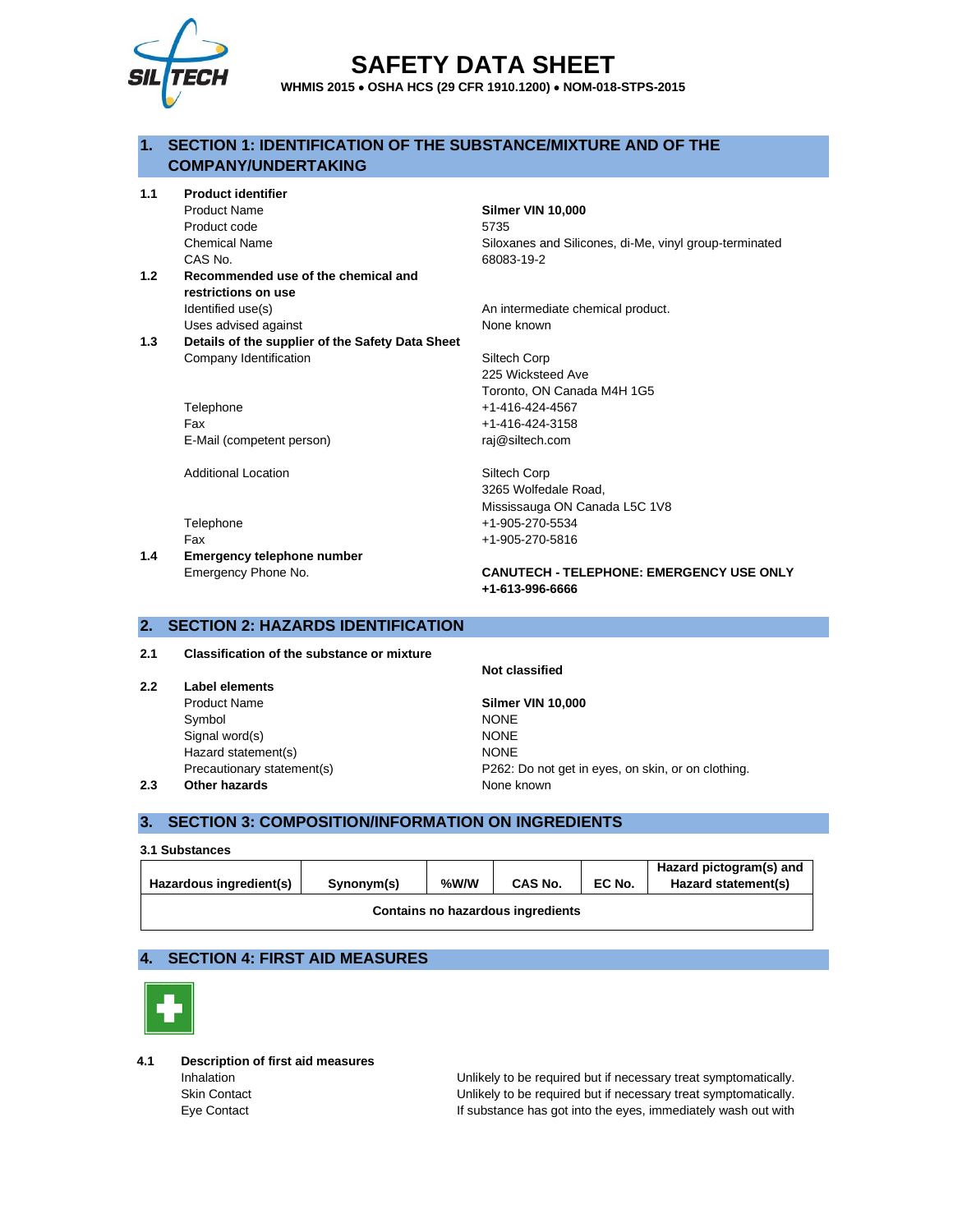|                          | Product: Silmer VIN 10,000                                                                                                                                                                           | SDS #: 5735                                                                                                                                                                                                                                                                           |
|--------------------------|------------------------------------------------------------------------------------------------------------------------------------------------------------------------------------------------------|---------------------------------------------------------------------------------------------------------------------------------------------------------------------------------------------------------------------------------------------------------------------------------------|
| 4.2<br>4.3               | Ingestion<br>Most important symptoms and effects, both<br>acute and delayed<br>Indication of any immediate medical<br>attention and special treatment needed                                         | plenty of water for several minutes.<br>If swallowed, seek medical advice immediately and show this<br>container or label.<br>Not available.<br>Treat symptomatically.                                                                                                                |
| 5.                       | <b>SECTION 5: FIRE-FIGHTING MEASURES</b>                                                                                                                                                             |                                                                                                                                                                                                                                                                                       |
| 5.1                      | <b>Extinguishing Media</b><br>Suitable Extinguishing Media                                                                                                                                           | In case of fire, use water spray, foam, dry powder or CO2<br>for extinction. Keep containers cool by spraying with water if<br>exposed to fire.                                                                                                                                       |
| 5.2                      | Unsuitable Extinguishing Media<br>Special hazards arising from the substance or<br>mixture                                                                                                           | None known<br>Silicon Dioxide, carbon oxides, incompletely burned carbon<br>compounds, formaldehyde.                                                                                                                                                                                  |
| 5.3                      | <b>Advice for fire-fighters</b>                                                                                                                                                                      | A self contained breathing apparatus and suitable protective<br>clothing should be worn in fire conditions.                                                                                                                                                                           |
| 6.                       | <b>SECTION 6: ACCIDENTAL RELEASE MEASURES</b>                                                                                                                                                        |                                                                                                                                                                                                                                                                                       |
| 6.1<br>6.2<br>6.3<br>6.4 | Personal precautions, protective equipment and<br>emergency procedures<br><b>Environmental precautions</b><br>Methods and material for containment and<br>cleaning up<br>Reference to other sections | Avoid contact with skin, eyes or clothing. Use personal<br>protective equipment as required.<br>Avoid release to the environment.<br>Caution - spillages may be slippery. Cover spills with inert<br>absorbent material. Transfer to a container for disposal.<br>See Section: 7 & 8. |
| 7.                       | <b>SECTION 7: HANDLING AND STORAGE</b>                                                                                                                                                               |                                                                                                                                                                                                                                                                                       |
| 7.1                      | Precautions for safe handling                                                                                                                                                                        | Avoid contact with skin and eyes. Avoid ingestion. Use<br>only with sufficient ventilation. Wash thoroughly after<br>handling. General hygiene measures for the handling of<br>chemicals are applicable.                                                                              |
| 7.2                      | Conditions for safe storage, including any<br>incompatibilities<br>Storage Temperature<br>Storage Life<br>Incompatible materials                                                                     | Store in a tightly closed container.<br>Ambient<br>Stable under normal conditions.<br>Oxidizing agents                                                                                                                                                                                |
| 7.3                      | Specific end use(s)                                                                                                                                                                                  | Industrial use                                                                                                                                                                                                                                                                        |

# **8. SECTION 8: EXPOSURE CONTROLS/PERSONAL PROTECTION**

#### **8.1 Control parameters**

**8.1.1 Occupational Exposure Limits**

|                                                                                                                               |                     |      | LTEL (8 hr TWA                                                        | LTEL (8 hr TWA  | <b>STEL</b>          | <b>STEL</b> |  |
|-------------------------------------------------------------------------------------------------------------------------------|---------------------|------|-----------------------------------------------------------------------|-----------------|----------------------|-------------|--|
| <b>SUBSTANCE</b><br>CAS No.                                                                                                   |                     | ppm) | mq/m <sup>3</sup>                                                     | (ppm)           | (mg/m <sup>3</sup> ) | <b>Note</b> |  |
| None assigned                                                                                                                 |                     |      |                                                                       |                 |                      |             |  |
| <b>Biological limit value</b><br>8.1.2                                                                                        |                     |      | Not established                                                       |                 |                      |             |  |
| <b>PNECs and DNELs</b><br>8.1.3                                                                                               |                     |      |                                                                       | Not established |                      |             |  |
|                                                                                                                               |                     |      |                                                                       |                 |                      |             |  |
| 8.2<br><b>Exposure controls</b><br>Appropriate engineering controls<br>8.2.1<br><b>Personal protection equipment</b><br>8.2.2 |                     |      | Provide adequate ventilation.                                         |                 |                      |             |  |
|                                                                                                                               | Eye/face protection |      | Wear protective eyewear (goggles, face shield, or safety<br>glasses). |                 |                      |             |  |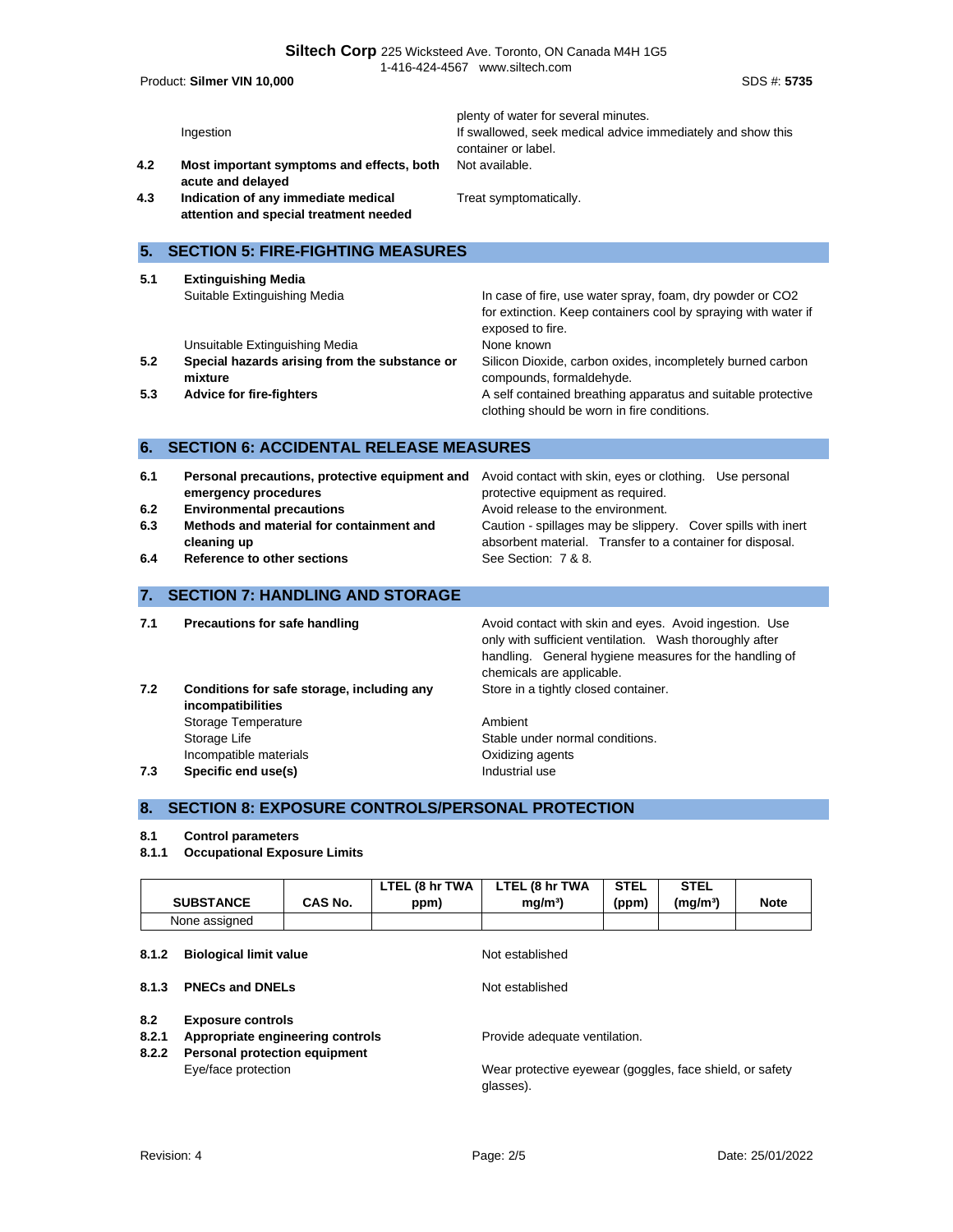Product: **Silmer VIN 10,000** SDS #: **5735**



Skin protection (Hand protection/ Other) Wear suitable gloves if prolonged skin contact is likely.



Respiratory protection **No personal respiratory protective equipment normally** No personal respiratory protective equipment normally required.

Thermal hazards None. **8.2.3 Environmental Exposure Controls Avoid release to the environment.** 

# **9. SECTION 9: PHYSICAL AND CHEMICAL PROPERTIES**

**9.1 Information on basic physical and chemical** 

**properties** Appearance Colourless liquid. Odour **Almost odourless**. Odour Threshold Not available. pH Not available. Melting Point/Freezing Point Not available. Initial boiling point and boiling range <br>
>100°C @ 760mmHg Flash point (PMCC)  $>100^{\circ}$ C Evaporation rate **Not available**. Flammability (solid, gas) Not applicable. Upper/lower flammability or explosive limits Not available. Vapour pressure and the Not available. Vapour density and the set of the Not available. Relative density / Specific Gravity (25°C) 0.96 Solubility(ies) **Insoluble in water.** Partition coefficient: n-octanol/water Not available. Auto-ignition temperature Not available. Decomposition Temperature Not available. Viscosity  $(25^{\circ}C)$  9000 - 11000 cps Explosive properties Not applicable. Oxidising properties Not applicable.

# **10. SECTION 10: STABILITY AND REACTIVITY**

- 
- 
- **10.3** Possibility of hazardous reactions Will not occur.
- **10.4 Conditions to avoid** None known.
- **10.5 Incompatible materials 10.5 Oxidizing agents.**
- 

**10.1 Reactivity 10.1 Reactivity Reactivity Reactivity Stable under normal conditions. 10.2 Chemical stability Chemical stability Stable under normal conditions. 10.6 Hazardous Decomposition Product(s)** Silicon Dioxide, carbon oxides, incompletely burned carbon compounds, formaldehyde.

# **11. SECTION 11: TOXICOLOGICAL INFORMATION**

**11.1 Information on toxicological effects**

**Acute toxicity**

**Effects and Symptoms skin corrosion/irritation** Not classified

Ingestion Low toxicity under normal conditions of handling and use. Inhalation **Inhalation** Low toxicity under normal conditions of handling and use. Skin Contact **None anticipated** Eye Contact **None anticipated**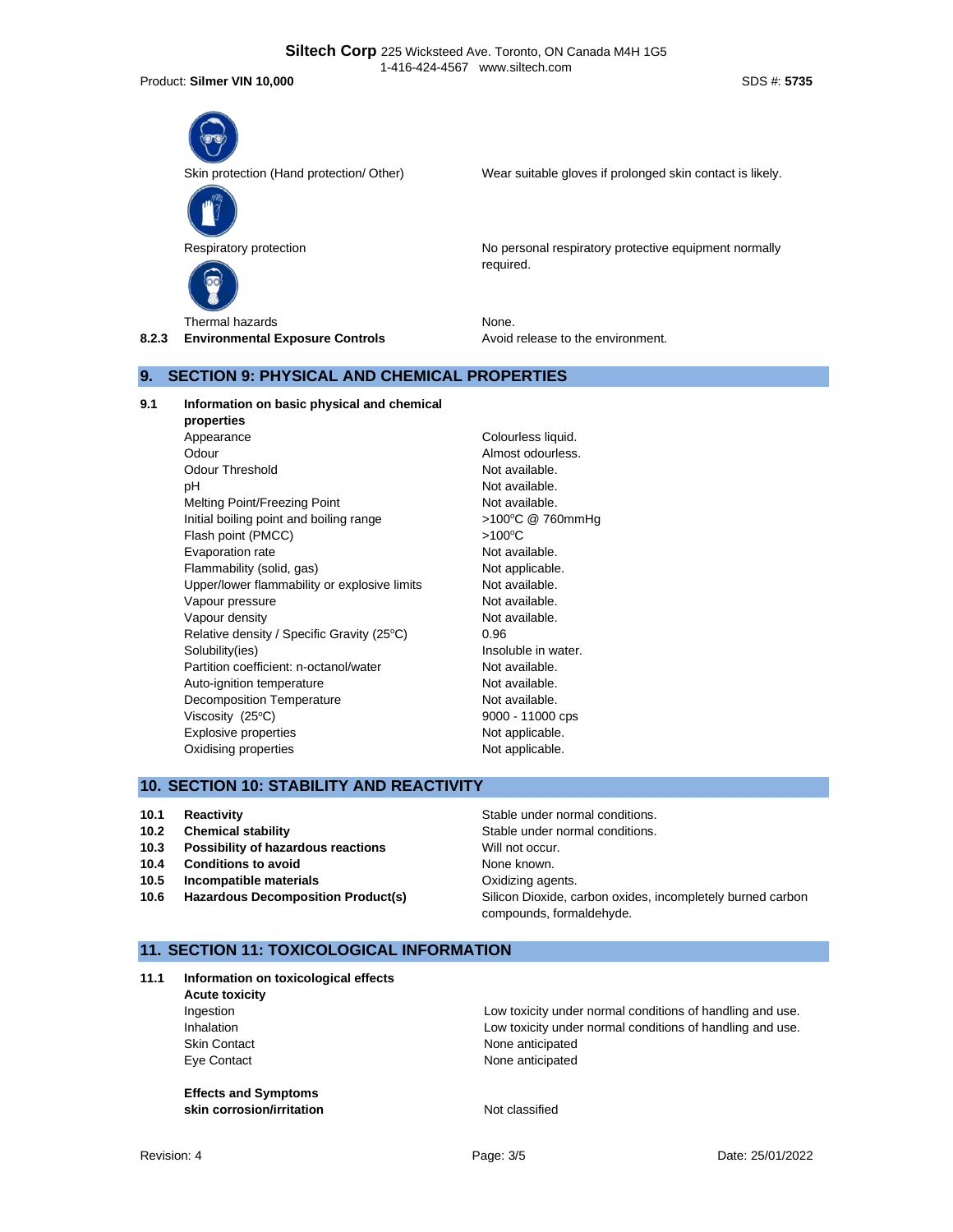Product: **Silmer VIN 10,000** SDS #: **5735**

| Serious eye damage/irritation            | Not classified |
|------------------------------------------|----------------|
| Respiratory or skin sensitization        | Not classified |
| Germ cell mutagenicity                   | Not classified |
| Carcinogenicity                          | Not classified |
| <b>Reproductive toxicity</b>             | Not classified |
| <b>STOT - single exposure</b>            | Not classified |
| STOT - repeated exposure                 | Not classified |
| <b>Aspiration hazard</b>                 | Not classified |
| Delayed and chronic effects              | Not available  |
| Calculated acute toxicity estimate (ATE) | Not available  |

# **12. SECTION 12: ECOLOGICAL INFORMATION**

| 12.1 | <b>Toxicity</b>                           | Not available. |
|------|-------------------------------------------|----------------|
| 12.2 | Persistence and degradability             | Not available. |
| 12.3 | <b>Bioaccumulative potential</b>          | Not available. |
| 12.4 | Mobility in soil                          | Not available. |
| 12.5 | <b>Results of PBT and VPVB assessment</b> | Not available. |
| 12.6 | Other adverse effects                     | None known     |

#### **13. SECTION 13: DISPOSAL CONSIDERATIONS**

**13.1 Waste treatment methods Do not empty into drains; dispose of this material and its** container in a safe way. **13.2 Additional Information 13.2 Additional Information Dispose of contents in accordance with local, state or** national legislation.

#### **14. SECTION 14: TRANSPORT INFORMATION**

- **14.1 <b>DOT / TDG /** Road/Rail (ADR/RID) Not classified as hazardous for road transport.
- 
- 

# Not classified as hazardous for rail transport. **14.2** Air (ICAO/IATA) Not classified as hazardous for air transport. **14.3** Sea (IMDG) **Not classified as hazardous for marine transport.**

## **15. SECTION 15: REGULATORY INFORMATION**

- **15.1 EU regulations**
	- REACH Registration No. **Polymer exempt.**

Candidate List of Substances of Very High Concern for Authorisation

Octamethylcyclotetrasiloxane (CAS# 556-67-2) <0.1% Decamethylcyclopentasiloxane (CAS# 541-02-6) < 0.3% Dodecamethylcyclohexasiloxane (CAS# 540-97-6) < 0.3%

#### **15.2 International Inventories**

|                                |              | <b>Not</b> | Polymer |       |
|--------------------------------|--------------|------------|---------|-------|
| Country                        | Listed       | listed     | exempt  | Other |
| United States (TSCA)           | ✓            |            |         |       |
| Canada (DSL/NDSL)              | DSL√         |            |         |       |
| European Union (EINECS/ELINCS) |              |            | ✓       |       |
| Australia (AICS)               | $\checkmark$ |            |         |       |
| China (IECSC)                  | $\checkmark$ |            |         |       |
| Japan (ENCS)                   | $\checkmark$ |            |         |       |
| South Korea (KECI)             | ✓            |            |         |       |
| Taiwan (TCSI)                  | $\checkmark$ |            |         |       |
| New Zealand (NZIoC)            | $\checkmark$ |            |         |       |
| Philippines (PICCS)            | $\checkmark$ |            |         |       |
|                                |              |            |         |       |